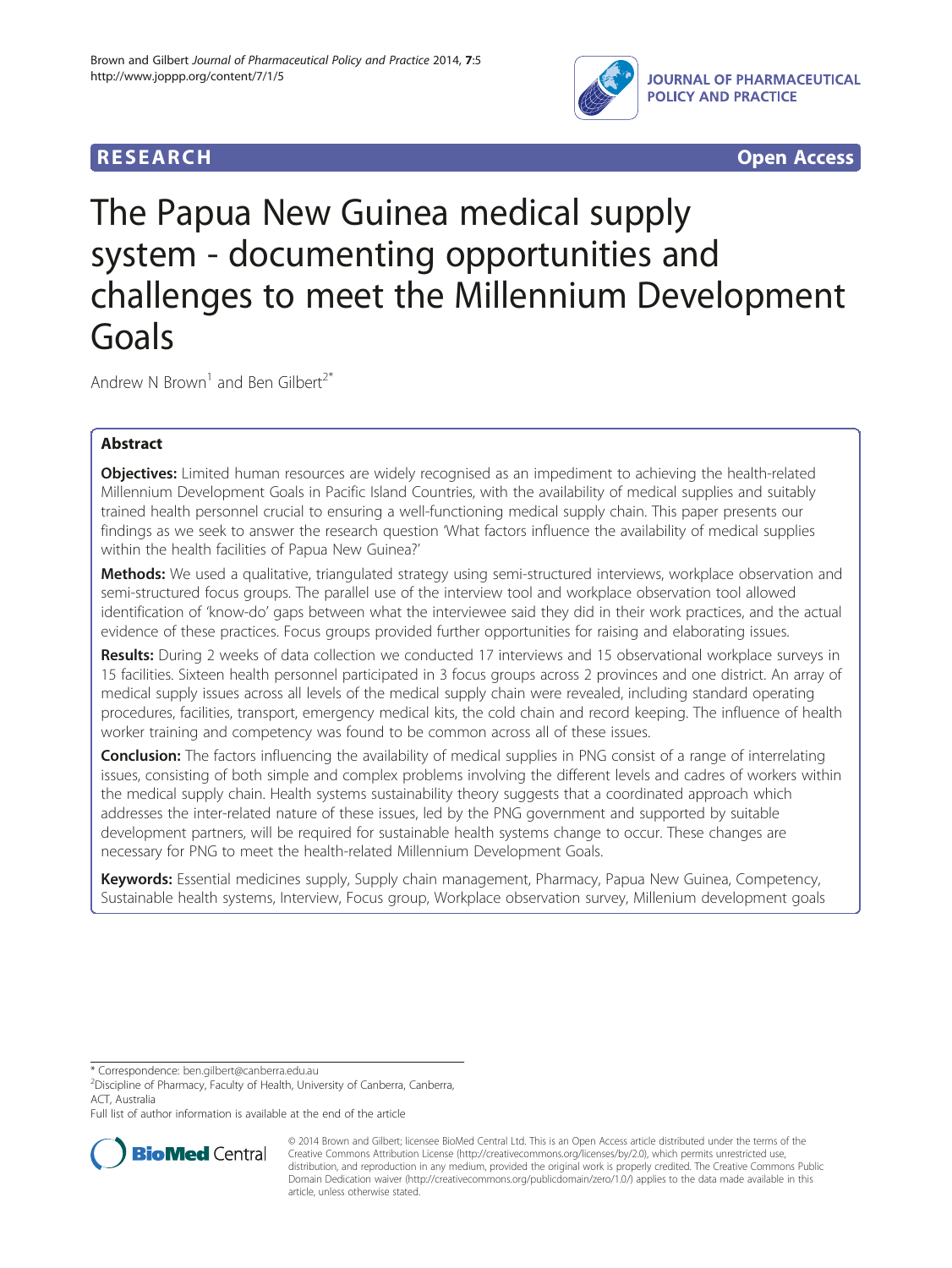#### Introduction

We have previously presented the link between limited human resources for medical supply chains and the ability to achieve the health-related Millennium Development Goals (MDGs), through a Vanuatu case study [[1\]](#page-8-0). In that article we emphasised that much maternal and child morbidity and mortality may be prevented by having ready access to essential medical supplies provided by appropriately trained health personnel (where medical supplies include medicines and medical sundries e.g. syringes and dressings). The links between the MDGs and medical supply chains are described in Table 1 [[1](#page-8-0)].

As in other Pacific Island Countries (PICs), the availability of medical supplies and suitable personnel in adequate numbers with appropriate competency is crucial to ensure a well-functioning medical supply chain in Papua New Guinea (PNG) [\[2\]](#page-8-0).

The research presented in this article provides further country-based detail supporting the International Pharmaceutical Federation (FIP) [\[3](#page-8-0)], World Health Organisation (WHO) [[4\]](#page-8-0) and the former Australian Agency for International Development (AusAID) [[5](#page-8-0)] observations that insufficient numbers and inadequate competency of pharmacy personnel is a contributor to continued problems in maintaining reliable medical supplies chains.

The United Nations Population Fund (UNFPA) and the University of Canberra (UC) are working together to investigate the competencies required by personnel to operate medical supply chains, and developing appropriate and sustainable approaches to health personnel competency development [\[6](#page-8-0)].

The geographical and cultural context of PNG is an important influence on supply chain management issues. PNG is located immediately north of Australia in the South Pacific Ocean, occupying the eastern half of the island of New Guinea which it shares with Indonesia. PNG covers an area of approximately 463,000 km<sup>2</sup> and a population of about 6.5 million [[7\]](#page-8-0). It is the largest and most populated PIC. The country is divided into 4 regions with 18 provinces, one autonomous region and one district (Highlands Region, Islands Region, Momase

Region, Papua Region, autonomous region of Bougainville and the National Capital District) [[7](#page-8-0)].

Provincial allegiances and organisation influences many aspects of PNG life, including provision of government services and politics. English, the pidgin Tok Pisin, and Hiri Motu are the official languages of PNG; however there are nearly 900 indigenous languages. 80% of the population resides in rural areas [\[8](#page-8-0)].

Communicable diseases, including pneumonia, malaria, tuberculosis, diarrhoea, meningitis and, increasingly HIV/ AIDS, remain the leading causes of morbidity and account for around 50% of mortality [\[9](#page-8-0)]. The incidence of noncommunicable diseases is rising, creating the double burden observed in most developing countries [[9\]](#page-8-0).

Within the public sector, management responsibility for hospitals and rural health services within provinces is divided [[10](#page-8-0)]. The PNG Ministry of Health (MoH) manages the provincial hospitals, while provincial and local governments are responsible for all other services (health centres, rural hospitals and aid posts), known collectively as rural health services [[10](#page-8-0)].

Health services are provided by government and church providers (which are both financed primarily from public sector funds), enterprise-based services (e.g. the mines), a small private sector, and traditional healers. A tiered structure of Area Medical Stores (AMSs), provincial transit stores, provincial hospitals and rural health services provides the basis of the medical supply chain, using a 'pull' or demand system coordinated by the Medical Supply Branch (MSB) of the MoH [\[10\]](#page-8-0).

MSB is the administrative arm of the medical supply chain, responsible for procuring and distributing medical supplies to AMSs and provincial transit stores. There are six AMSs in PNG receiving stock either directly from international ports or transferred from the major AMSs of Badili (Port Moresby) and Lae. They distribute medical supplies directly to service delivery points or to provincial transit stores. Provincial transit stores are not medical facilities, but act as staging posts for medical supplies received from AMSs and are responsible for distributing to service delivery points.

Table 1 The relationship between the Millennium Development Goals (MDGs) and medical supply chains [[1\]](#page-8-0)

| MDG 4. Reduce child mortality                          | Pneumonia, diarrhoea, malaria and AIDS account for 43 per cent of all deaths in under-fives with most of<br>these lives saved through low-cost prevention and treatment measures including antibiotics for acute<br>respiratory infections, oral rehydration for diarrhoea, and immunisation.                                                |  |  |  |  |
|--------------------------------------------------------|----------------------------------------------------------------------------------------------------------------------------------------------------------------------------------------------------------------------------------------------------------------------------------------------------------------------------------------------|--|--|--|--|
| MDG 5. Improve maternal health                         | More than 80 per cent of maternal deaths are caused by conditions such as haemorrhage, sepsis, and<br>hypertensive diseases of pregnancy, each requiring medication and the use of medical sundries. It is estimated<br>that meeting the unmet needs for contraception alone could cut, by almost a third, the number of maternal<br>deaths. |  |  |  |  |
| MDG 6. Combat HIV/AIDS, malaria, and<br>other diseases | Each disease has medication as part of the treatment protocol.                                                                                                                                                                                                                                                                               |  |  |  |  |
| MDG 8. Develop a global partnership<br>for development | In cooperation with pharmaceutical companies, provide access to affordable essential medicines in<br>developing countries.                                                                                                                                                                                                                   |  |  |  |  |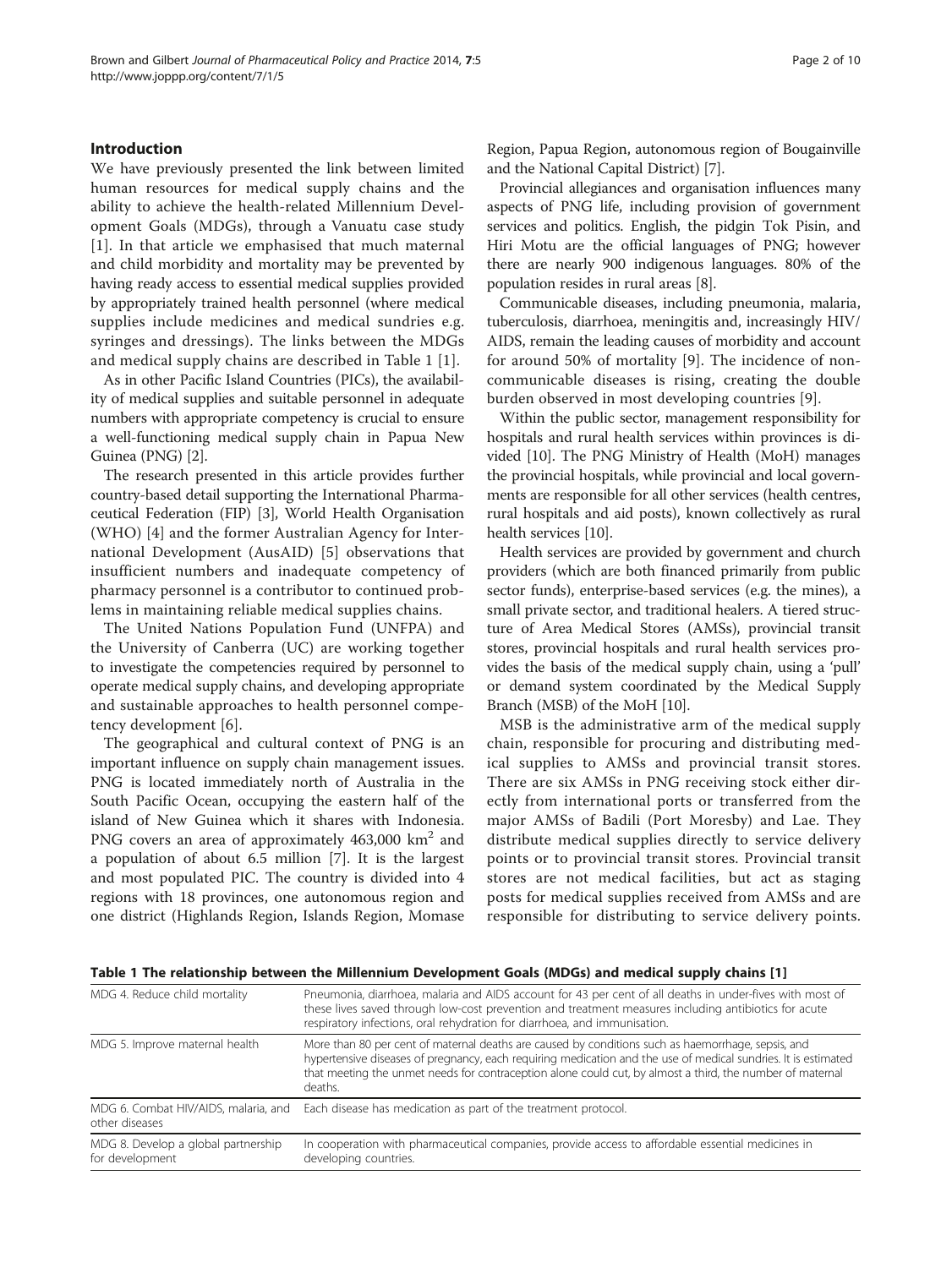Provincial hospital pharmacies receive medical supplies from AMSs or provincial transit stores, dispense medicines to outpatients, and supply hospital wards, while rural health services receive supplies from provincial transit stores or an AMS. Figure 1 provides a schematic diagram of the PNG medical supply chain. We have used a Level nomenclature to broadly identify the medical supply responsibilities of workers at each facility:

- Level 3 workers are responsible for procuring medical supplies at the country level, and distribute supplies to Level 2 and Level 1 workers. They may typically be senior pharmacists, administrators, health program managers or other senior bureaucrats.
- Level 2 workers receive supplies from Level 3 workers, and distribute supplies to Level 1 workers, and also to patients if they are health professionals.

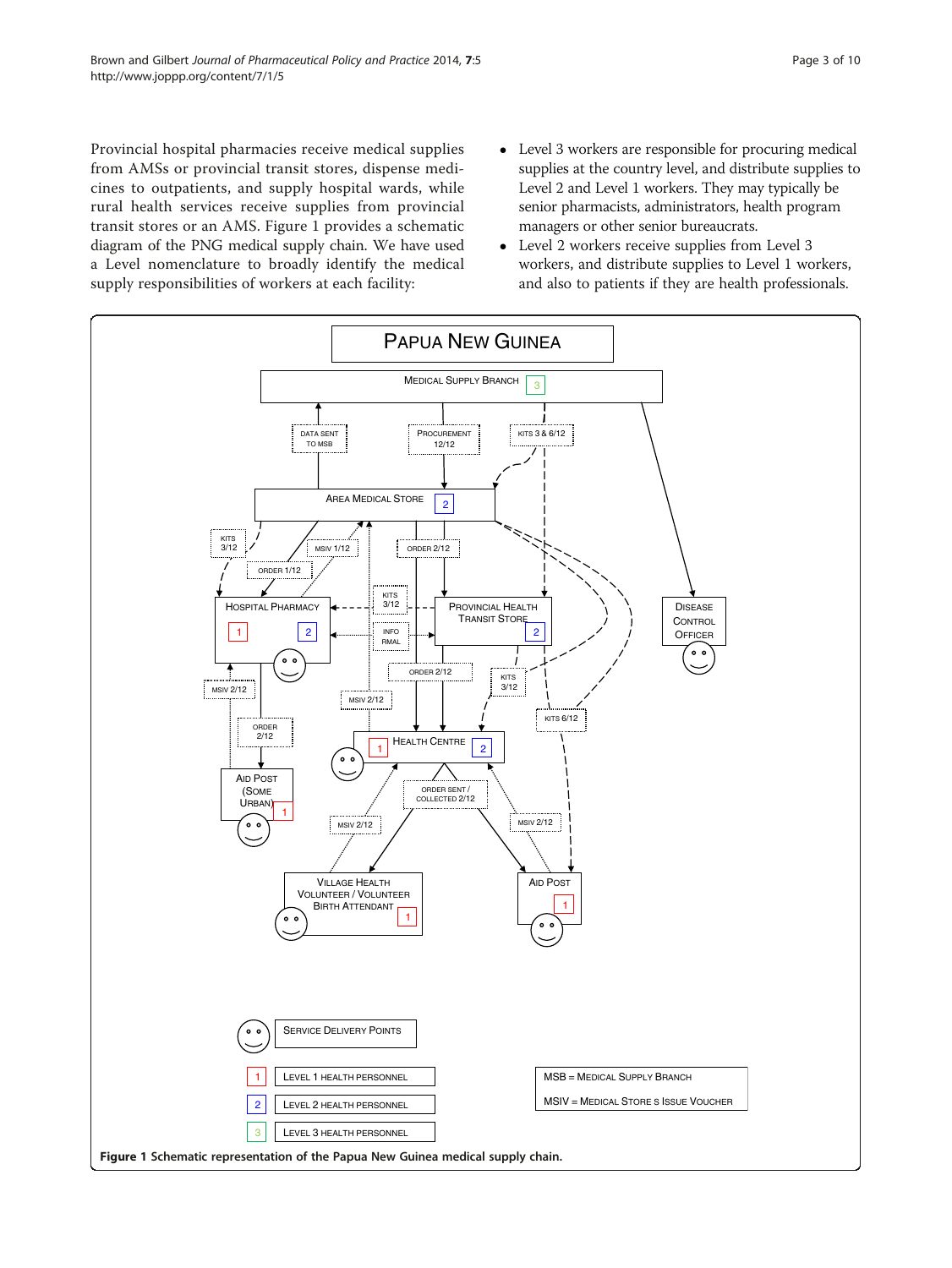They may typically be nurses, hospital pharmacists or health program coordinators. Some have a sole logistics role with no health qualification (e.g.: transit store manager).

 Level 1 workers receive supplies from Level 3 and Level 2 workers and distribute supplies to patients. They may typically be nurses or volunteer health workers with on-the-job training.

In addition to the 'pull' ordering system, a parallel 'push' system of emergency medical supply kits is managed by MSB, with standardised kits of medical supplies distributed up to four times a year to all health facilities in the country. This was originally intended to be an emergency response to a time several years before this study when PNG experienced significant medical supply chain failure; however it was observed to be continuing despite the original emergency passing.

### Research aim

The aim of this study was to determine the factors which influence the availability of medical supplies within the health facilities in PNG, with a further objective to document the medical supply activities undertaken within the various facilities and cadres of the PNG medical supply chain.

The results of this study will further inform the development of strategies to improve the availability of medical supplies in PNG specifically and PICs in general, and inform our understanding of the competencies required by healthcare personnel to complete this aspect of their work.

### **Mathods**

To answer the research question we used a qualitative, triangulated strategy using semi-structured interviews, workplace observation surveys and semi-structured focus groups. We conducted these during 2 weeks of in-country fieldwork, with the assistance of PNG and provincial UNFPA counterparts and other provincial and facility staff. All interviews and focus groups were audio recorded.

We visited 3 areas, comprising 1 island province, 1 urban mainland district and 1 rural mainland province. Choice of areas was primarily based upon geography and accessibility during the study period and availability of area staff to guide us. Within each area we selected service delivery points to include examples each of AMSs, transit stores, hospitals and health centres. The facilities were chosen to allow observation of several complete examples of the medical supply chain from the AMS to moderately remote service delivery points, passing through all levels of the supply chain.

We developed the interview tool and workplace observation tool from existing WHO medicines supply indicator survey concepts [\[11](#page-8-0)], informed by the Medication Safety Self-Assessment for Australian Hospitals [\[12](#page-8-0)]. These sources were adapted to the context of PICs based upon our previous individual experiences living, working and conducting medicines supply consultancy and research activities in PICs. This adaptation focussed on collecting useful data about our observation and measurement of the application of work practices.

During fieldwork, one of us alternately administered the interview to the identified senior medical supply staff at each facility, whilst the other completed the workplace observation tool, sometimes with assistance from PNG and provincial UNFPA counterparts and other provincial and facility staff. We compared our findings before leaving the facility and evidence of practice was actively sought to reduce the risk of inadvertent omission. We collected qualitative data exploring technical and behavioural aspects of work practices, and quantitative demographic data about workers and facilities.

The parallel use of the interview tool and workplace observation tool allowed us to identify 'know-do' gaps between what the interviewee said they did in their work practices, and the actual evidence of these practices.

To complete the triangulation of data, allow elaboration of identified issues, and to ensure key issues were not overlooked, we developed a semi-structured focus group using key elements of the 'World Café' methodology [\[13](#page-8-0)]. Focus groups were conducted in each of the three areas after facility visits were completed, with workers from the previously studied facilities and other area facilities invited to attend.

We have previously used this approach to focus group facilitation in several different cultures to reduce hierarchical sensitivities in mixed cadre environments. It has been seen to be successful in empowering individuals to contribute as well as encouraging them to consider the opinions of others in a relaxed environment [[1,13](#page-8-0)].

We also identified and clarified further issues in an informal way during the significant amount of time spent travelling with the PNG and provincial UNFPA counterparts and other provincial staff. Due consideration was given to any potential bias in issues raised in this way, and we actively sought independent supporting evidence.

We anonymised our collected data and pooled and organised it using the web-based survey application 'Survey Monkey'. We then performed a manual thematic analysis, prioritising recurring issues and cross referencing them for validity across the three data collection methods. Issues were prioritised based on the frequency of their appearance across the data sources and the consistency of the information received. For example, issues which were raised by many people and which were expressed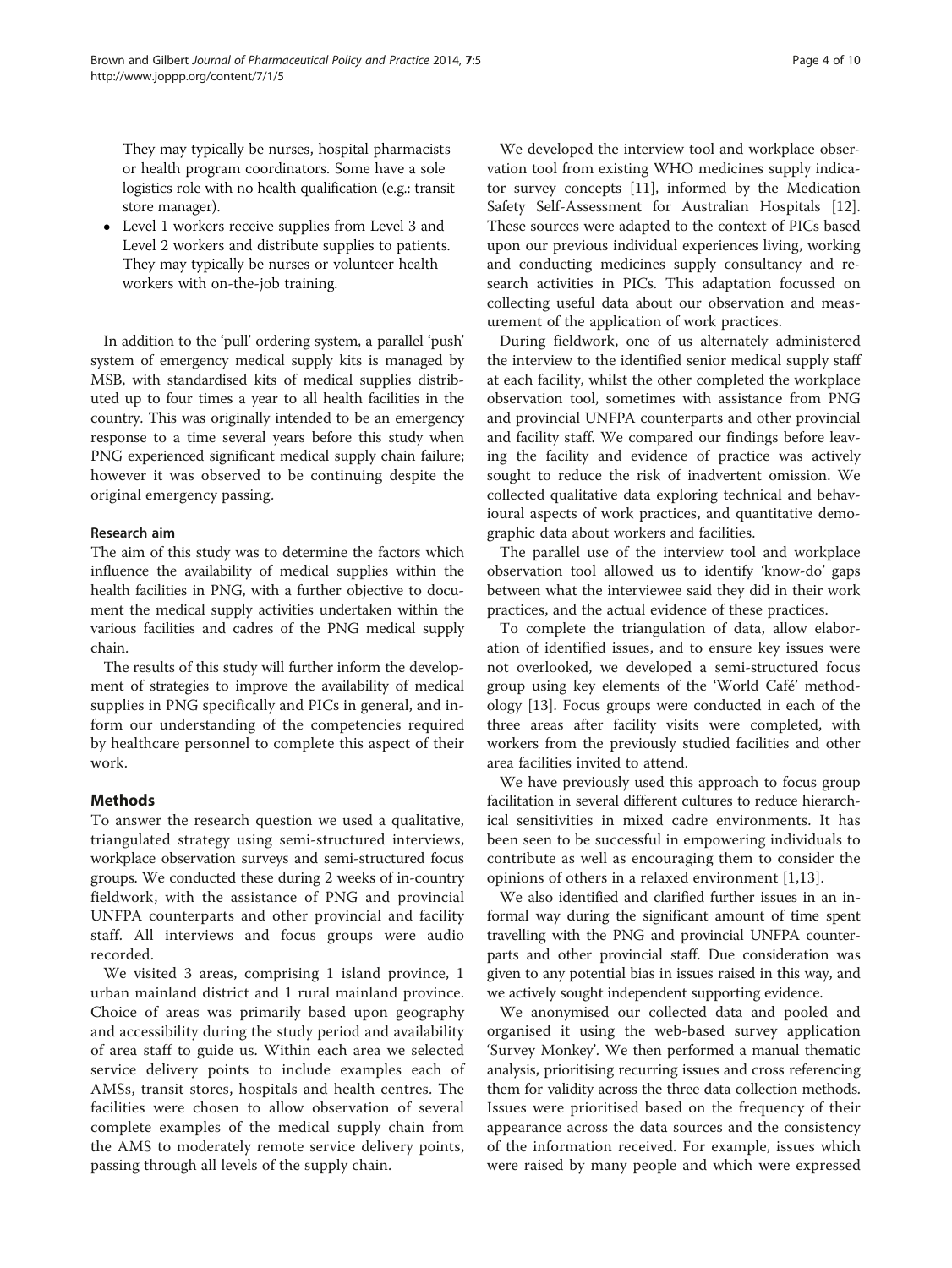in consistent ways were considered to be more important and relevant. Issues which had practical connections to other issues were then collated into themes. Audio recordings were replayed in case of doubt.

We did not perform quantitative analysis of the qualitative data as the small sample size did not justify it, and thematic analysis is considered a suitable method to achieve the purposes of this research.

This methodology, and the tools used, was approved by the Human Ethics Committee of the University of Canberra (project number 10–85), and has been previously used and validated in Vanuatu [\[1](#page-8-0)].

#### Results

During 2 weeks of data collection (8-21st August 2010) we conducted 17 interviews and 15 observational workplace surveys in 15 facilities. Sixteen health personnel participated in 3 focus groups across the 3 areas.

#### Participant and facility demographics

The interviewees had a wide range of primary professional groupings, with nursing  $(25\% \text{ n} = 4)$  and pharmacy staff (44%  $n = 7$ ) being the most common. Three worked in urban locations, 8 in provincial facilities and 6 in rural/remote facilities. They had worked at their current facility an average of 11.5 years (range 3- > 20 years), and in their current health professional capacity for 16 years on average (range 5–34 years). Interviewees worked at 15 different facilities comprising AMSs x 2, the national hospital x 1, provincial hospitals x 2, district hospital x 1, provincial transit stores x 2, government x 5, and church run health centres x 2. The range of facilities visited and personnel interviewed provides a suitably representative view of the issues around medical supply in the areas visited, which may be cautiously extrapolated to PNG as a whole.

Interviewees cited a wide range of day-to-day responsibilities. These are presented in Figure 2 as a word cloud created from the transcribed raw responses of the relevant survey questions. The most frequently reported responsibilities appear in the largest font size. A notable focus is on activities around stock management (e.g. order, report, SOP (standard operating procedures), supplies, stock etc.), and reference to the AMSs, indicating that supply chain activities are recognised as an important aspect of their work.

Six main themes were identified in the data, discussed below.

#### Standard operating procedures

We consider that the SOPs for the PNG medical supply chain are generally appropriate. Interviewees articulated a good working knowledge of many of the SOPs required for medical supply management but often actively chose not to follow them in practice. The notable exception to this was a quantification SOP which uses a two-step calculation to determine stock needs. We did not observe any consistent evidence of appropriate understanding of this

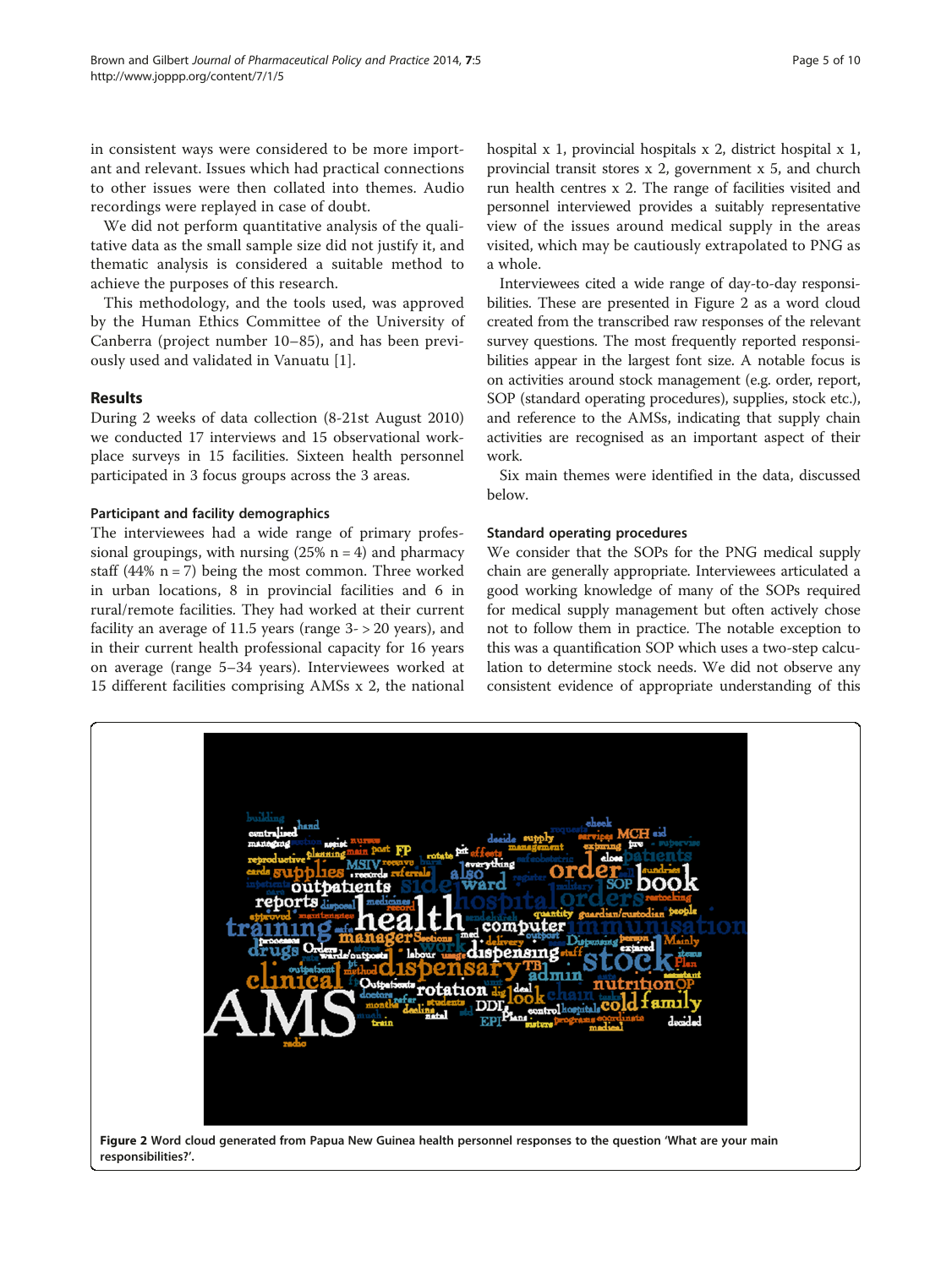SOP, or of its use. This had been replaced by estimating or 'guessing' as the preferred method of determining orders. Amplifying this issue is the observed practice of excluding the contents of emergency medical supply kits when ordering. These practices lead to the existence of stockouts and wastage, particularly in health centres and provincial hospitals. Wastage of expired medicines and overstocking of near-expired medicines was more common than stockouts.

AMSs and provincial transit store staff play an important role in promoting and training health workers in the SOPs. AMSs managers reported that SOP training was introduced in 2006 through a focused bilateral aid program. SOP training has been implemented with varying degrees of success, with successful implementation seen to rely on the enthusiasm of the individual trainer. It was our observation that SOP trained health personnel had a stronger understanding of, and ability to implement, supply chain practices than those not trained. The main impediment to the success of this program was a slow roll-out of the training due to a lack of funds for training and follow up. One participant reported that in their province only 50% of facilities had health personnel trained in SOPs, and that the ordering system described by the SOPs was relying on consumption data that was more than five years old, preventing appropriate stock levels being maintained. A key issue identified is the role of ongoing supervision of health personnel to ensure that SOPs are implemented at service delivery points. Lack of funds for transport for supervisory visits further amplifies this.

One interviewee had the role of Extended Program of Immunisation (EPI) provincial coordinator. This person was well trained and described a rigorous and methodical supervisory role that they played, including the regular interviewing and observing of staff. This example highlighted the variation in the level of practice of individual personnel and showed what is achievable by suitably motivated and diligent staff.

AMSs are the gateway for medical supplies to primary healthcare facilities. 'Know-do' gaps were evident in these facilities and are a significant issue disrupting effective supply. The ability to effectively and transparently 'screen' orders to allow equitable distribution of limited supplies against requests was the most significant issue observed. No documented or agreed SOPs were identified to do this, and observation suggests that it is in part based upon AMSs staff personal relationships with facility staff. The outcome is that some facilities routinely receive all of their ordered supplies at the expense of other facilities.

Personnel retention was also cited regularly as a challenge to maintaining best practices around medical supply management, with staff who receive SOP training frequently moving to other facilities, thus losing the

medical supply management capacity in the original facility and not implementing their training in the new facility.

#### **Facilities**

A WHO storage conditions checklist [\[11\]](#page-8-0) was completed for each of the facilities to determine if there were adequate conservation conditions and handling of medicines in the storeroom and dispensing area. The score is the average percentage across all facilities meeting those criteria  $(n = 15)$  and is presented in Table [2](#page-6-0). It can be seen that there is widespread non-compliance with recommended best-practice, especially within dispensing areas/rooms.

Throughout the medical supply chain the physical condition of facilities was variable, with poor structure and layout the predominant observation. In one AMS the main air conditioned medicines storeroom was crowded, with no warehouse racking system and stock crushed under the weight of other stock. Conversely, another AMS had a large amount of underutilised space in the non-air conditioned medical sundries storage area, with a relatively new and well-built warehouse with a large floor area, but with no racking systems. At the time of our visit the air conditioning was not functioning in the adjacent medicines storeroom with fans used in an unsuccessful attempt to control temperatures.

In one provincial hospital many medical supplies were stored haphazardly on the ground in a dilapidated building with broken walls and windows and a leaking roof. This had been the 'temporary' storage area for five years since the previous storeroom burnt down. Medicines were mostly stored in a suitable small room within this building, however large amounts of bulk packs of some medicines were observed to be spread amongst the general rubbish on the floor.

### **Transport**

The ability to transport medical supplies through the supply chain was noted as a significant issue, with the lack of funds (particularly a lack of funding within provinces) for transport amplifying the issues presented by the geography of PNG. With 80% of the population residing in rural areas this issue may be the greatest impediment to effective medical supply [[1,6](#page-8-0)].

Concerns were raised by interviewees about the use of private courier companies to distribute medical supplies from AMSs to health centres. These concerns included the costs associated with the routine use of couriers when health centres cannot organise collection themselves, lack of confirmation of orders arriving at service delivery points, potential for abuse of the system as payment was based on presentation of consignment notes which had been known to be forged, and cold chain failures in non-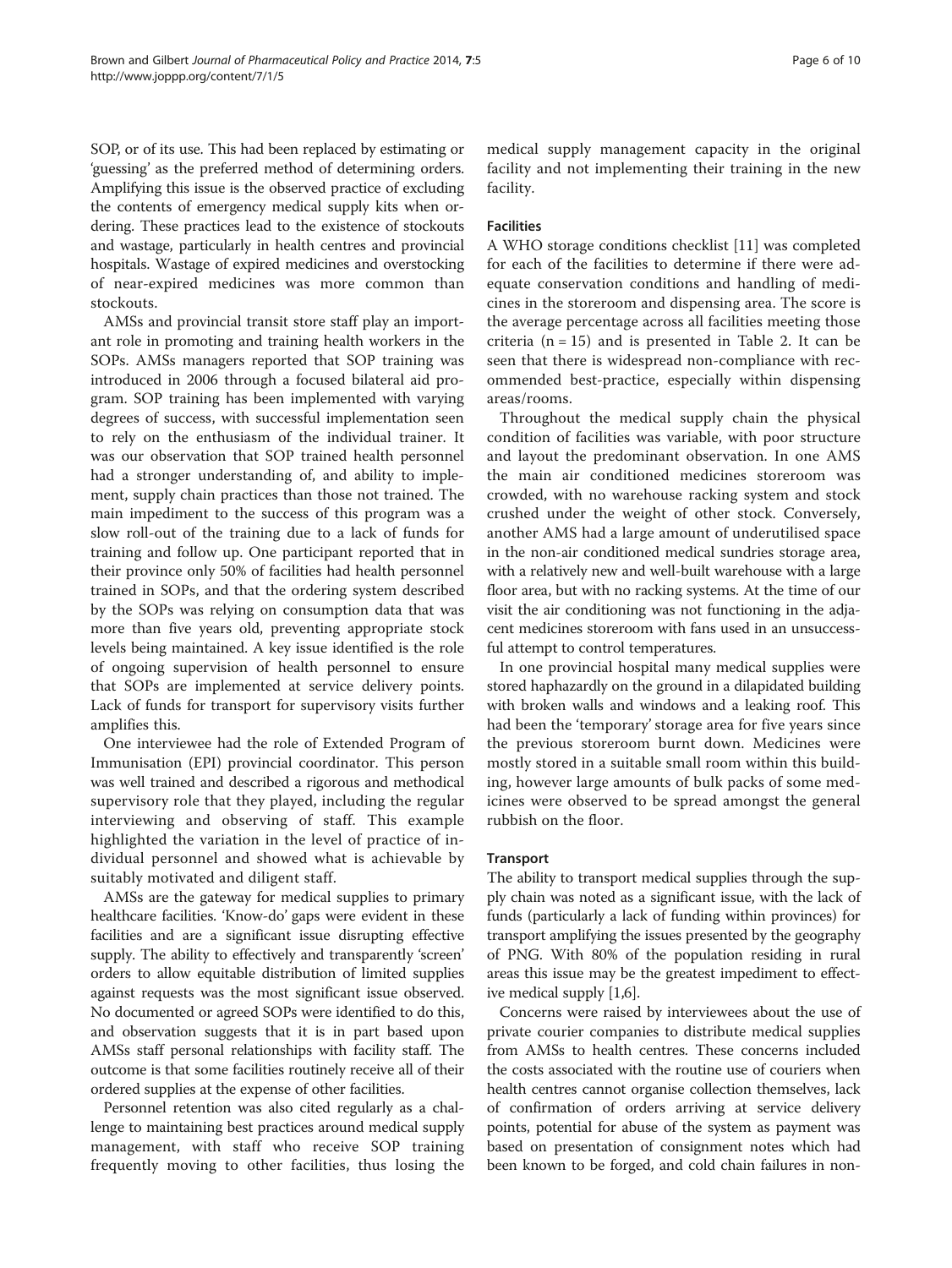<span id="page-6-0"></span>Table 2 Compiled conditions checklist data for 15 Papua New Guinea medical supply facilities [\[11](#page-8-0)]

| "rry                                                                                                                                                                                                                                                                                                      |        |
|-----------------------------------------------------------------------------------------------------------------------------------------------------------------------------------------------------------------------------------------------------------------------------------------------------------|--------|
| Storeroom                                                                                                                                                                                                                                                                                                 | % True |
| 1. There is a method in place to control temperature (e.g. roof<br>and ceiling with space between them in hot climates, air<br>conditioners, fans, etc.).                                                                                                                                                 | 82     |
| 2. There are windows that can be opened or there are air<br>vents.                                                                                                                                                                                                                                        | 73     |
| 3. Direct sunlight cannot enter the area (e.g. window panes are<br>painted or there are curtains/blinds to protect against the sun).                                                                                                                                                                      | 64     |
| 4. Area is free from moisture (e.g. leaking ceiling, roof, drains,<br>taps, etc.).                                                                                                                                                                                                                        | 100    |
| 5. There is a cold storage in the facility.                                                                                                                                                                                                                                                               | 73     |
| 6. There is a regularly filled temperature chart for the cold<br>storage.                                                                                                                                                                                                                                 | 36     |
| 7. Medicines are not stored directly on the floor.                                                                                                                                                                                                                                                        | 55     |
| 8. Medicines are stored in a systematic way (e.g. alphabetical,<br>pharmacological).                                                                                                                                                                                                                      | 91     |
| 9. Medicines are stored first-expiry-first out (FEFO).                                                                                                                                                                                                                                                    | 64     |
| 10. There is no evidence of pests in the area.<br>11. Tablets/capsules are not manipulated by naked hand.<br>Average<br>Dispensing area/room<br>1. There is a method in place to control temperature (e.g. roof<br>and ceiling with space between them in hot climates, air<br>conditioners, fans, etc.). |        |
|                                                                                                                                                                                                                                                                                                           | 91     |
|                                                                                                                                                                                                                                                                                                           | 73     |
|                                                                                                                                                                                                                                                                                                           |        |
|                                                                                                                                                                                                                                                                                                           | 55     |
| 2. There are windows that can be opened or there are air<br>vents.                                                                                                                                                                                                                                        | 55     |
| 3. Direct sunlight cannot enter the area (e.g. window panes are<br>painted or there are curtains/blinds to protect against the sun).                                                                                                                                                                      | 27     |
| 4. Area is free from moisture (e.g. leaking ceiling, roof, drains,<br>taps, etc.).                                                                                                                                                                                                                        | 55     |
| 5. There is a cold storage in the facility.                                                                                                                                                                                                                                                               | 45     |
| 6. There is a regularly filled temperature chart for the cold<br>storage.                                                                                                                                                                                                                                 | 27     |
| 7. Medicines are not stored directly on the floor.                                                                                                                                                                                                                                                        | 36     |
| 8. Medicines are stored in a systematic way (e.g. alphabetical,<br>pharmacological).                                                                                                                                                                                                                      | 55     |
| 9. Medicines are stored first-expiry-first out (FEFO).                                                                                                                                                                                                                                                    | 45     |
| 10. There is no evidence of pests in the area.                                                                                                                                                                                                                                                            | 55     |
| 11. Tablets/capsules are not manipulated by naked hand.                                                                                                                                                                                                                                                   | 45     |
| Average                                                                                                                                                                                                                                                                                                   | 45     |
| <b>Total average</b>                                                                                                                                                                                                                                                                                      | 60     |

refrigerated vehicles and when medical supplies were left by couriers at facilities unsupervised.

Other transport issues reported include the use of ambulances for supply activities preventing them being on stand-by for patient transport, the lack of maintenance of grass airstrips at remote health facilities where air is the only transport method, inappropriate storage of medical supplies during transport for long periods on both boats

and in vehicles, and lack of funds for transport for supervisory staff visits.

#### Emergency medical supply kits

Kits were observed to be underutilised or not used at most service delivery points, and were present in significant excess at some facilities. One remote facility had a very large excess of kits which suggested that it was a repository for kits which were unable to be stored elsewhere in the province. The ongoing 'push' distribution of these kits appears to be unnecessary in the provinces visited. Some workers indicated that there was an expectation by supervisors that kits would be distributed to all facilities whether they were needed or not, in support of a political desire to avoid a return to the 'bad press' of the previous medical supply crisis.

### The cold chain

Problems with temperature control such as broken air conditioners and fans, broken fridges and airless and hot storage rooms were a consistent feature of the facilities visited, with most facilities exceeding recommended storage temperatures. However; the vaccine cold chain maintained by dedicated EPI staff was observed to be functioning adequately in most facilities, highlighting the opportunity for cold chain compliance with adequate resourcing and training.

The cold chain is often thought to only involve vaccines; however oxytocin and ergometrine maleate used during birth also require refrigeration [[14](#page-8-0)]. Confusing this issue is the use in PNG of brands of oxytocin claiming to meet British Pharmacopeia (BP) standards which are labelled as requiring storage below 30°C.The European Pharmacopeia (which supersedes the BP in signatory European countries) and United States Pharmacopeia standards both require oxytocin and ergometrine maleate to be stored at 2-8°C. There is no internationally recognised pharmaceutical standard which permits these drugs to be stored above these temperatures. Compounding this, some ergometrine maleate used in PNG is labelled as requiring refrigeration; however this was not observed to occur in practice with most supplies found to be stored in unrefrigerated storerooms. These observations call into question the authenticity, quality and efficacy of these products as currently used in PNG. Several interviewees were aware of this issue and expressed concern, but were unable to change the situation as the EPI policy reportedly prohibits the use of the vaccine cold chain for these items.

#### Average stockout duration & adequate record keeping

WHO document 'SF4' [[11\]](#page-8-0) was intended to be used during this research to calculate average stockout duration and assess adequacy of record keeping. This was not possible as no facility had adequate stock records to do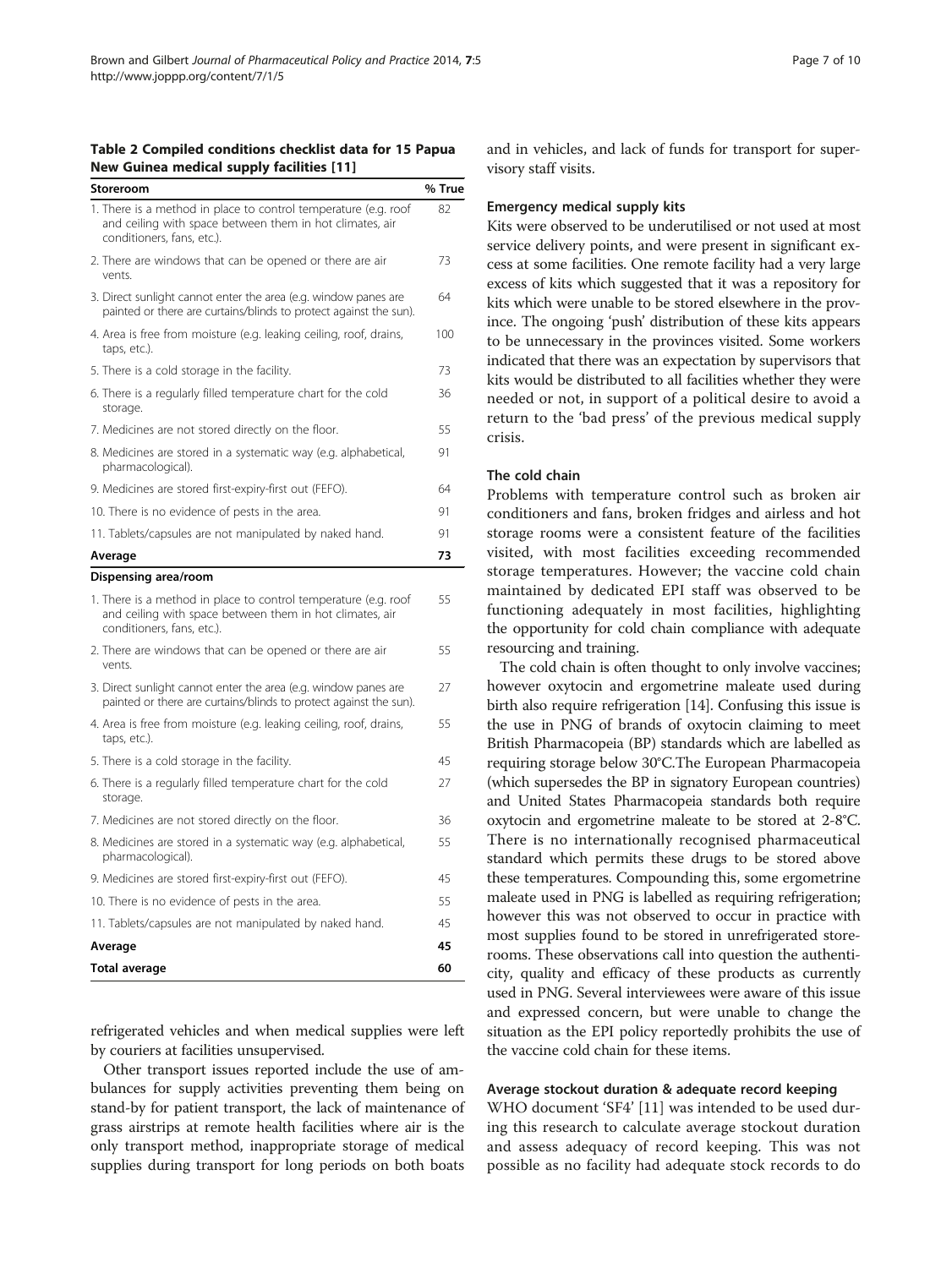this. This indicates that there is a widespread lack of record keeping, supporting the observation and reports that ordering of supplies is done using a 'best guess' method rather than calculated from previous or expected consumption. The SOP requiring use of stock cards to record stock levels was not observed to be followed in most facilities, especially health centres.

#### **Discussion**

Potter and Brough [[15\]](#page-8-0) provide a model of a systematic approach to achieving sustainable health systems (including medical supply chains) describing the interrelationship between 'tools', 'skills', 'staff and infrastructure', and 'structures, systems and roles' in the wider health system. Table 3 shows the results of our research in PNG categorised using the Potter and Brough model.

The results of our research supports a clear interrelationship between the four categories: 'tools' require 'skills', which require 'staff and infrastructure', which in turn require 'structures, systems and roles'. Conversely 'structures, systems and roles' enable an effective use of 'staff and infrastructure' which enable the use of 'skills' which in turn enable an effective use of 'tools'.

We observed many examples of poor stock management practices, leading to stock-outs and stock excess. There was no apparent pattern to explain the extremes seen, and they appear to be a direct consequence of not following the SOPs. The 'know-do' gap between a

| Table 3 Papua New Guinea medical supply chain issues |  |  |  |  |
|------------------------------------------------------|--|--|--|--|
| mapped against the Potter and Brough health system   |  |  |  |  |
| categories [15]                                      |  |  |  |  |

| <b>Health systems</b><br>category [15] | PNG medical supply chain issues                         |  |  |  |  |
|----------------------------------------|---------------------------------------------------------|--|--|--|--|
| <b>Tools</b>                           | • Absence of stock cards and stock records              |  |  |  |  |
| <b>Skills</b>                          | • SOPs not followed                                     |  |  |  |  |
|                                        | • Large variations in worker motivation                 |  |  |  |  |
|                                        | • Supply chain management a low priority                |  |  |  |  |
| Staff and                              | • Facilities in poor physical condition                 |  |  |  |  |
| infrastructure                         | • Storage space not managed effectively                 |  |  |  |  |
|                                        | • Temperature control issues                            |  |  |  |  |
|                                        | • Staff retention and movement problems                 |  |  |  |  |
|                                        | • Poor performance of private couriers                  |  |  |  |  |
| <b>Structures systems</b>              | • Limited budget for SOP training                       |  |  |  |  |
| and roles                              | • Limited budget for supervisory program                |  |  |  |  |
|                                        | • Limited budget for transport of medical<br>supplies   |  |  |  |  |
|                                        | • Use of the cold chain for non-EPI items<br>prohibited |  |  |  |  |
|                                        | • Lack of transparency in order screening               |  |  |  |  |
|                                        | • Suspect quality of oxytocin and ergometrine           |  |  |  |  |
|                                        | • Use of kits leading to oversupply and wastage         |  |  |  |  |

working knowledge of the systems and procedures of the medicines supply chain, and the actual enacting of them, is a significant issue disrupting effective medical supply. This example indicates that the 'tools' are suitable, but that there is a need for review of 'skills' and 'staff and infrastructure', which also relies on suitable 'structures, systems and roles' to be effective.

The cold chain storage of oxytocin and ergometrine maleate is an example of the presence of suitable infrastructure and the absence of a 'know-do' gap, but the presence of a specific health program policy which prevents appropriate storage. The intention of this policy is to preserve the integrity of the cold chain to ensure vaccines are stored suitably, but this limitation adversely affects other parts of the supply chain. In this example the need for review of 'structures, systems and roles' exists, with support from 'staff and infrastructure'.

The absence of adequate stock records and stock cards is an example of the need for review of 'tools', but is also linked to gaps in 'skills', 'staff and infrastructure' and 'structures, systems and roles' further illustrating the need for a systematic approach to achieving sustainable health systems. Improving the tool (the stock card or record keeping methods) will not solve the problem in the absence of improvements in the other areas.

The absence of regular supervisory visits in rural facilities may leave some heath personnel feeling personally and professionally isolated and is considered to reduce the likelihood of SOPs being followed [[16\]](#page-8-0). As in other PICs, the health personnel who staff these facilities are the backbone of health service delivery, with usually only one or two staff members at each facility. Consistent with our findings in Vanuatu, the clinical workload and responsibilities around the implementation of health programs (e.g. EPI, malaria, maternal and child health, tuberculosis, family planning) mean that medical supply chain management is given a low priority. Suitable care and respect for medical supplies is not routinely observed and potentially reflects a lack of insight into its importance to the successful delivery of healthcare services [\[1\]](#page-8-0). Again, different parts of this issue require review of 'tools', 'skills', 'staff and infrastructure' and 'structures, systems and roles' to be understood and addressed effectively.

As we have reported previously [\[1](#page-8-0)], sustainable health systems strengthening is difficult, especially in resource constrained environments. Similarly to the model of Potter and Brough [[15](#page-8-0)], the inter-related health system building blocks identified by WHO of: service delivery; health workforce; information; medical products, vaccines and technologies; financing, and leadership and governance cannot be considered in isolation [\[1,](#page-8-0)[17](#page-9-0),[18](#page-9-0)]. Our research supports the assertion made by these models that medical supply chain strengthening requires a systematic, inter-related response for sustainable change to occur.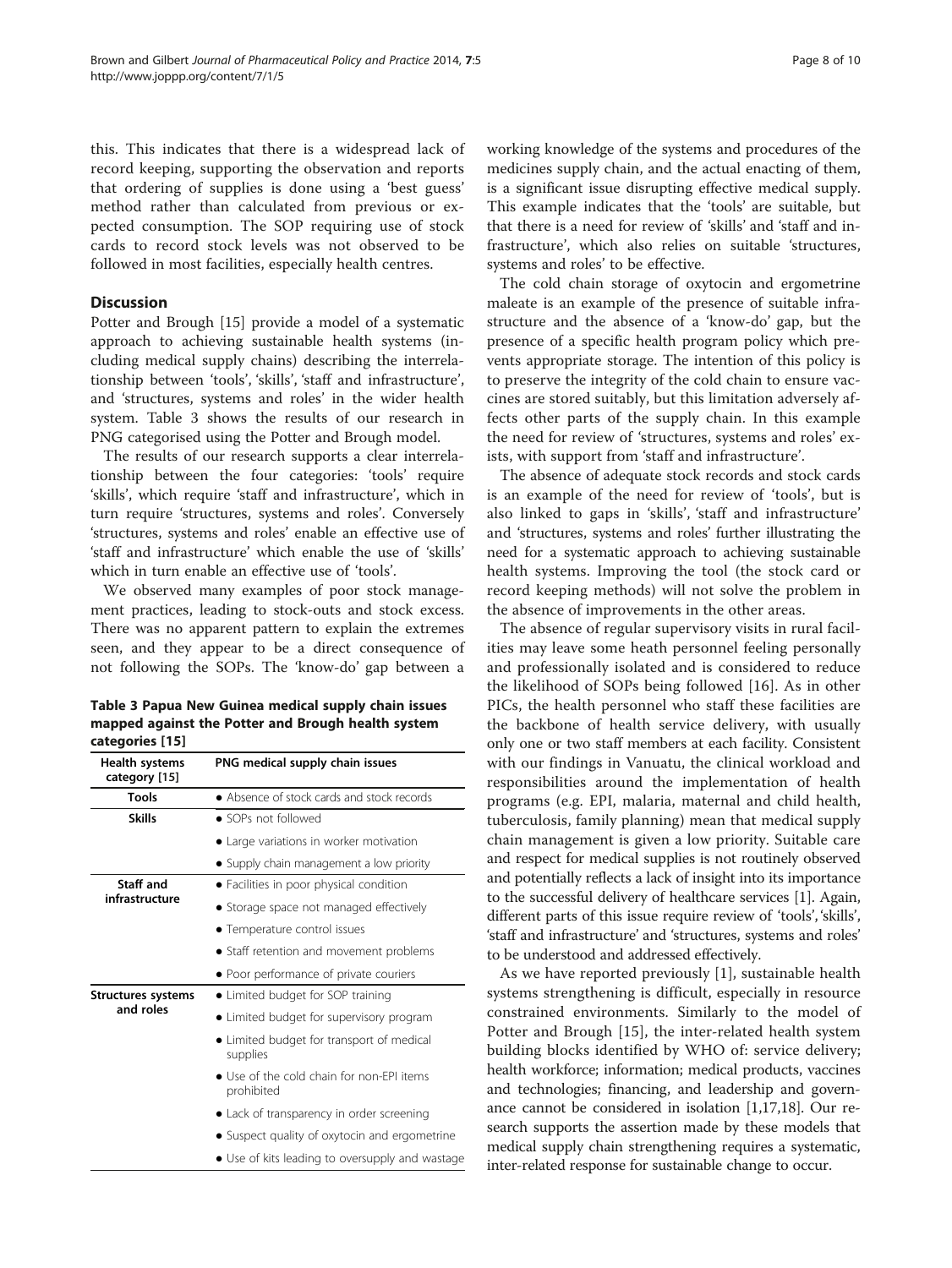<span id="page-8-0"></span>This study provides a snapshot of the issues affecting the medical supply chain in PNG. As in other developing countries, an adequately resourced systematic approach is required to strengthen the medical supply chain. Such a method for improvement is supported by recent WHO approaches and involves consideration of the impact of observations before improvements can be made effectively. [[17,18](#page-9-0)]. The UNFPA-UC research team is using this research to engage governments, pharmacists, doctors, nurses, pharmacy assistants and other pharmacy support workforce cadres to seek a combined solution to identified medical supply competency deficiencies in PICs.

The results of this research have further informed our understanding of the competencies required by health personnel to conduct medical supply management activities effectively in PICs. It is our endeavour to further explore these competencies and to develop training approaches that will meet local requirements for competency development so that further progress toward reaching the MDGs can be achieved.

#### Limitations

Time, geography and funding influenced the number and location of health facilities visited. Although we visited some quite remote facilities, we did not experience first-hand the supply issues facing extremely remote facilities which are common in PNG. We also only visited 3 of the 20 areas in PNG, potentially limiting the applicability of our findings to all of PNG. These important limitations to our results are partially mitigated by the discussion of remote supply issues and country-wide issues with a wide range of interviewees and within the focus groups.

#### Conclusion

This research provides further evidence that the factors influencing the availability of medical supplies in PNG consist of a range of interrelating issues that can be classified under: 'tools'; 'skills'; 'workers and infrastructure'; and 'structures, systems and roles'. These issues consist of both simple and complex problems involving the different levels and cadres of workers within the medical supply chain. Health systems sustainability theory suggests that a coordinated approach which addresses the inter-related nature of these issues, led by the PNG government and supported by suitable development partners, will be required for sustainable health systems change to occur. These changes are necessary for PNG to meet the health-related Millennium Development Goals.

#### Competing interests

The authors declare that they have no competing interests.

#### Authors' contributions

AB was responsible for the original concept and design of the manuscript. AB and BG collected and analysed the data and drafted, revised and approved the manuscript.

#### Acknowledgements

The authors would like to acknowledge the funding provided by the United Nations Population Fund for the fieldwork required in this research. The authors would also like to thank the Ministry of Health officials and health personnel from Papua New Guinea who gave of their time to participate in the study.

#### Author details

<sup>1</sup> People that Deliver, UNICEF Supply Division, Copenhagen, Denmark. <sup>2</sup> Discipline of Pharmacy, Faculty of Health, University of Canberra, Canberra, ACT, Australia.

#### Received: 17 September 2013 Accepted: 29 April 2014 Published: 19 May 2014

#### References

- 1. Brown A, Gilbert B: The Vanuatu medical supply chain documenting opportunities and challenges to meet the Millennium Development Goals. Southern Med Rev 2012, 5(1):14–21.
- 2. International Pharmaceutical Federation (FIP): FIP Global Pharmacy Workforce Report, 2009. International Pharmaceutical Federation; [http://](http://www.hrhresourcecenter.org/node/2801) [www.hrhresourcecenter.org/node/2801](http://www.hrhresourcecenter.org/node/2801). Accessed 4th October 2012.
- 3. World Health Organization (WHO): Regional Strategy on Human Resources for Health 2006–2015, 2006. Manila: [http://www.wpro.who.int/publications/](http://www.wpro.who.int/publications/PUB_978_92_9061_2445/en/) [PUB\\_978\\_92\\_9061\\_2445/en/.](http://www.wpro.who.int/publications/PUB_978_92_9061_2445/en/) Accessed 4th October 2012.
- 4. Hawthorne N, Anderson C: The Global Pharmacy Workforce: a systematic review of the literature. Hum Resour Health 2009, 7:48. URL: [http://www.](http://www.human-resources-health.com/content/7/1/48) [human-resources-health.com/content/7/1/48](http://www.human-resources-health.com/content/7/1/48). Accessed 4th October 2012.
- 5. AusAID: Annual Thematic Performance Report: Health 2008–09. 2009. [http://aid.dfat.gov.au/Publications/Pages/2895\\_6386\\_5758\\_723\\_290.aspx](http://aid.dfat.gov.au/Publications/Pages/2895_6386_5758_723_290.aspx). Accessed 4th October 2012.
- 6. Brown A, McCormack C, Cooper G, Smith N: Developing medicines supply competency in Pacific Island Countries: a needs-based approach to education. Pharm Educ 2012, 12(1):49–52.
- 7. UNDP: PNG Second National MDG Progress Summary Report. 2009. [http://](http://www.undp.org/content/dam/undp/library/MDG/english/MDG%20Country%20Reports/Papua%20New%20Guinea/EXECUTIVE_SUMMARY_MDG_report%202009.pdf) [www.undp.org/content/dam/undp/library/MDG/english/MDG%20Country%](http://www.undp.org/content/dam/undp/library/MDG/english/MDG%20Country%20Reports/Papua%20New%20Guinea/EXECUTIVE_SUMMARY_MDG_report%202009.pdf) [20Reports/Papua%20New%20Guinea/EXECUTIVE\\_SUMMARY\\_MDG\\_report%](http://www.undp.org/content/dam/undp/library/MDG/english/MDG%20Country%20Reports/Papua%20New%20Guinea/EXECUTIVE_SUMMARY_MDG_report%202009.pdf) [202009.pdf](http://www.undp.org/content/dam/undp/library/MDG/english/MDG%20Country%20Reports/Papua%20New%20Guinea/EXECUTIVE_SUMMARY_MDG_report%202009.pdf). Accessed 4th October 2012.
- 8. United Nations (UN): The Millennium Development Goals Report United Nations. 2010. [http://www.un.org/millenniumgoals/pdf/MDG%20Report%](http://www.un.org/millenniumgoals/pdf/MDG%20Report%202010%20En%20r15%20-low%20res%2020100615%20-.pdf) [202010%20En%20r15%20-low%20res%2020100615%20-.pdf.](http://www.un.org/millenniumgoals/pdf/MDG%20Report%202010%20En%20r15%20-low%20res%2020100615%20-.pdf) Accessed 4th October 2012.
- WHO: CHIPS for PNG. 2010. [http://hiip.wpro.who.int/portal/Reportspublications/](http://hiip.wpro.who.int/portal/Reportspublications/TabId/83/ArtMID/1151/ArticleID/4/Western-Pacific-Country-Health-information-Profiles-2010-Revision.aspx) [TabId/83/ArtMID/1151/ArticleID/4/Western-Pacific-Country-Health-information-](http://hiip.wpro.who.int/portal/Reportspublications/TabId/83/ArtMID/1151/ArticleID/4/Western-Pacific-Country-Health-information-Profiles-2010-Revision.aspx)[Profiles-2010-Revision.aspx.](http://hiip.wpro.who.int/portal/Reportspublications/TabId/83/ArtMID/1151/ArticleID/4/Western-Pacific-Country-Health-information-Profiles-2010-Revision.aspx) Accessed 4th October 2012.
- 10. Papua New Guinea Ministry of Health: Transforming our Health System Towards Health Vision 2050 National Health Plan, 2011–2020. Volume 1 Policies and Strategies. [http://www.wpro.who.int/countries/png/](http://www.wpro.who.int/countries/png/PNGNHP_Part1.pdf) [PNGNHP\\_Part1.pdf](http://www.wpro.who.int/countries/png/PNGNHP_Part1.pdf). Accessed 20th October 2012.
- 11. WHO: WHO Operational Packages for Assessing, Monitoring and Evaluating Country Pharmaceutical Situations, Guide for Coordinators and Data Collectors. 2007. [http://www.who.int/medicines/publications/](http://www.who.int/medicines/publications/WHO_TCM_2007.2/en/index.html) [WHO\\_TCM\\_2007.2/en/index.html.](http://www.who.int/medicines/publications/WHO_TCM_2007.2/en/index.html) Accessed 4th October 2012.
- 12. Medication Safety Self-Assessment for Australian Hospitals. [https://mssa.](https://mssa.cec.health.nsw.gov.au/download_MSSA.html) [cec.health.nsw.gov.au/download\\_MSSA.html.](https://mssa.cec.health.nsw.gov.au/download_MSSA.html) Accessed 4th February 2012.
- 13. World Café. <http://www.theworldcafe.com/Accessed> 4th February 2012. 14. Brayfield A: Martindale: The Complete Drug Reference. London:
- Pharmaceutical Press;<http://www.medicinescomplete.com/>. Accessed 7th April 2014.
- 15. Brough R, Potter C: Systemic capacity building: a hierarchy of needs. Health Policy Plan 2004, 19(5):336–345. URL: [http://heapol.oxfordjournals.org/](http://heapol.oxfordjournals.org/content/19/5/336.full.pdf+html) [content/19/5/336.full.pdf+html.](http://heapol.oxfordjournals.org/content/19/5/336.full.pdf+html) Accessed 4th February 2012.
- 16. WHO: Increasing access to health workers in remote and rural areas through improved retention. Global Policy Recomme 2010, [http://whqlibdoc.](http://whqlibdoc.who.int/publications/2010/9789241564014_eng.pdf) [who.int/publications/2010/9789241564014\\_eng.pdf.](http://whqlibdoc.who.int/publications/2010/9789241564014_eng.pdf) Accessed 20th October 2012.